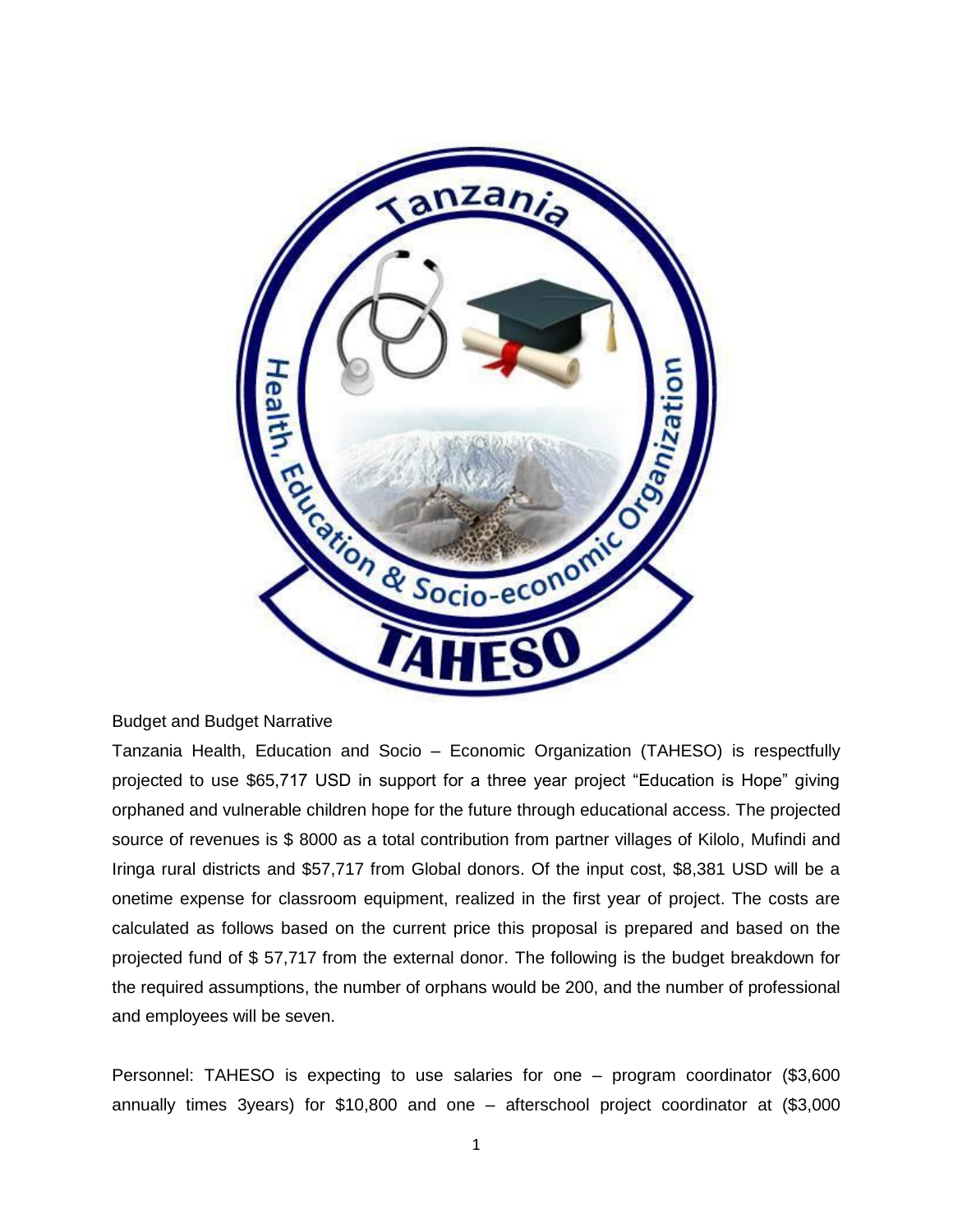annually for 3 years) or \$9.000 and five 0.5 certified teachers (\$4,800 annually times 3years) or 14,400. The total salary for the three year program is \$34,200.

Office and classroom equipment: TAHESO will use \$8,381 in the first year for office and classroom expenses. This cost would be a onetime expense to the program which includes one printer, 67 student desks, three staff chairs and tables, one filing cabinet, three chalk boards, three computers and a first aid and lab kits.

Educational costs: TAHESO estimates the educational cost at \$4,012 per year or \$12,036 for 3 years. This includes school fees, school supplies, and uniforms for 200 children.

Miscellaneous costs: TAHESO estimates the cost of miscellaneous supplies at \$2,632 per year or \$9,381 for 36 months. These items include after school supplies that will be used by teachers and students. Under the line item paper this represents school supplies that will be used by some students and teachers, 3 flash memory cards, printing toner are among some of the larger expenses.

Transportation: The transportation costs for this project are estimated at \$700 per year or \$2,100 for 3 years. They include transportation from Iringa Municipality to Kilolo, Mufindi and Iringa rural districts. Kilolo is located 120 km from Iringa Municipality and staff will travel on the bus, the trip often takes 3 to 4 hours. Included in travel is lodge expenses if it is required that staff members over nights. Education is Hope (EIH) will also incur the cost of transportation for volunteers that are working in the program, and will also pay transportation costs for the teachers as a fringe benefit.

The following table gives the cost of the program in United States dollars for one and three years. An appendix for each section the table follows.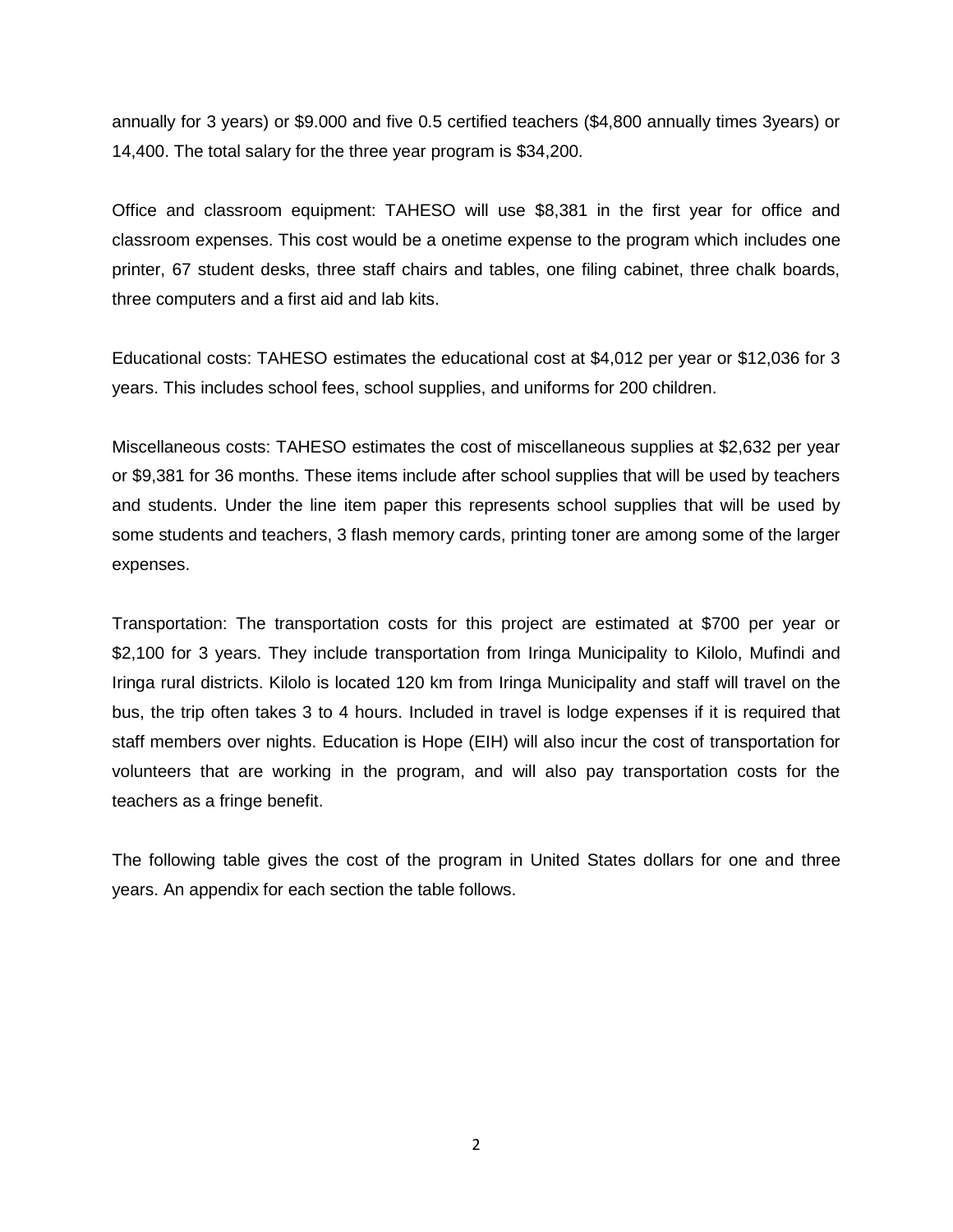| <b>No</b>      | List of<br>required<br>inputs            | Purpose of<br>the inputs                                               | Cost in US<br>Dollar /3 years |      | Cost in US Dollar/3<br>Years |      | Remarks                                                                   |
|----------------|------------------------------------------|------------------------------------------------------------------------|-------------------------------|------|------------------------------|------|---------------------------------------------------------------------------|
|                |                                          |                                                                        | $\overline{\mathbf{e}}$       | Cent | $\overline{\mathcal{E}}$     | Cent |                                                                           |
| 1              | Office<br>and<br>classroom<br>equipments | To<br>meet<br>office<br>and<br>classrooms<br>requirements              | 8,381                         | 0.00 |                              | 0.00 | The details of<br>cost<br>breakdown<br>is<br>attached<br>on<br>Appendix 1 |
| $\overline{2}$ | Educational<br>costs                     | School<br>materials<br>and uniform<br>clothing's                       | 4,012                         | 0.00 | 12,036                       | 0.00 | The details of<br>cost<br>breakdown<br>is<br>attached<br>on<br>Appendix 2 |
| 3              | Miscellaneous<br>costs                   | Office<br>provisions                                                   | 2,632                         | 0.00 | 9,381                        | 0.00 | The details of<br>cost<br>breakdown<br>is<br>attached<br>on<br>Appendix 3 |
| 4              | Transportation                           | Travels,<br>loading<br>and<br>unloading<br>cost, a visit<br>trip/ year | 700                           | 0.00 | 2,100                        | 0.00 | The details of<br>cist breakdown<br>is attached on<br>Appendix 4          |
| 5              | Personnel<br>costs                       | <b>Salaries</b><br>of<br>employees                                     | 11,400                        | 0.00 | 34,200                       | 0.00 | The details of<br>cost<br>breakdown<br>is<br>attached<br>on<br>Appendix 5 |
|                | Total                                    |                                                                        | 27,125                        | 0.00 | 57,717                       | 0.00 |                                                                           |

Budget Table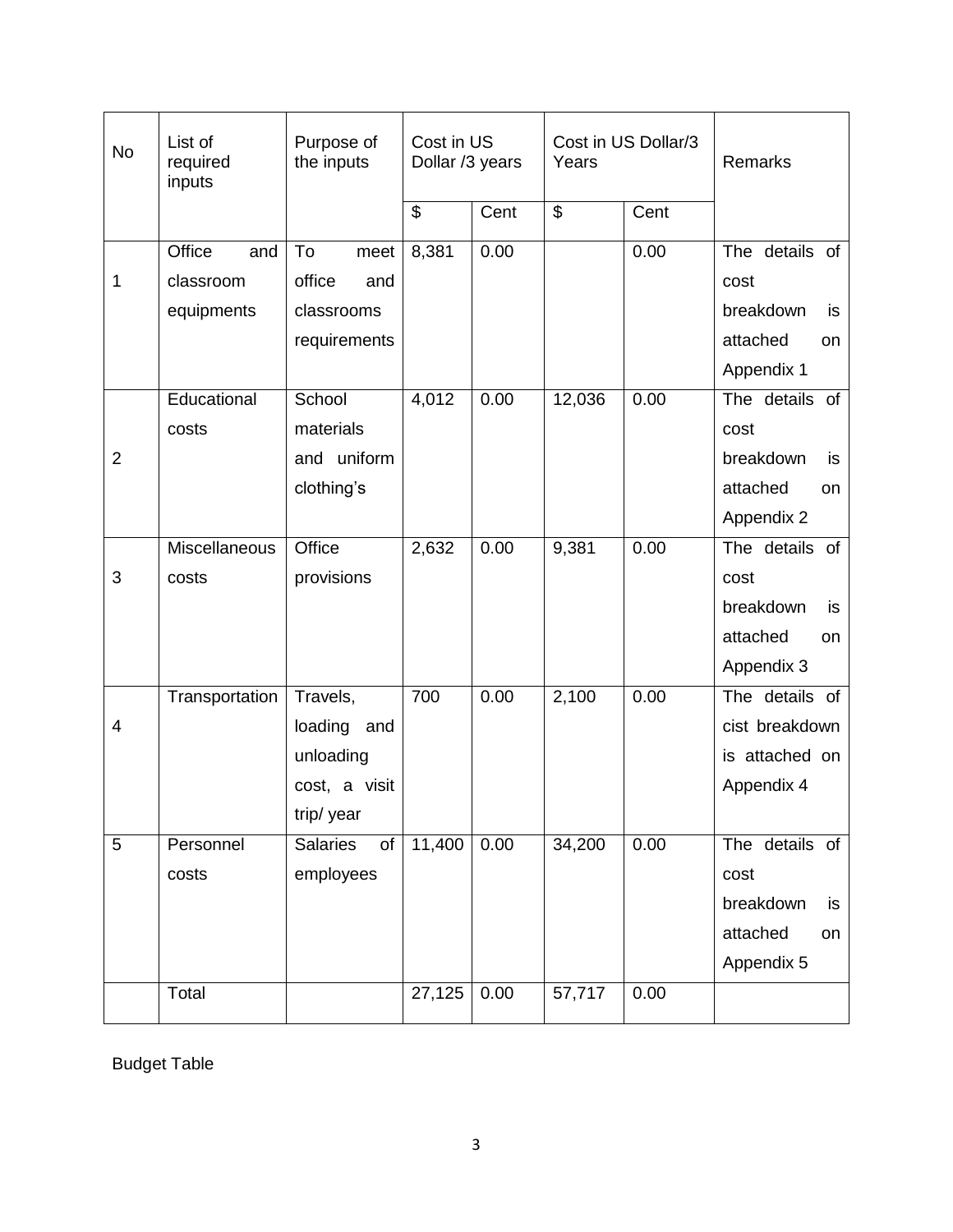### Appendix/ Supplement

## Appendix 1

## Office and Classroom Equipments

|                |                       |           |              |                          | Unit price | <b>Total price</b> |       |         |
|----------------|-----------------------|-----------|--------------|--------------------------|------------|--------------------|-------|---------|
| <b>No</b>      | Item                  | Unit      | Qty          | $\overline{\mathcal{S}}$ | Cents      | $\mathbb{S}$       | Cents | Remarks |
| 1              | Printer               | <b>No</b> | $\mathbf{1}$ | 350                      | 0.00       | 350                | 0.00  |         |
| $\overline{2}$ | Student desks         | <b>No</b> | 67           | 79                       | 0.00       | 5296               | 0.00  |         |
| $\sqrt{3}$     | Staff chair and Table | <b>No</b> | 3            | 125                      | 0.00       | 375                | 0.00  |         |
| 4              | <b>File Cabinet</b>   | <b>No</b> | $\mathbf{1}$ | 200                      | 0.00       | 200                | 0.00  |         |
| 5              | <b>Chock Board</b>    | <b>No</b> | 3            | 125                      | 0.00       | 375                | 0.00  |         |
| 6              | Computers             | <b>No</b> | 3            | 562                      | 0.00       | 1685               | 0.00  |         |
| $\overline{7}$ | First aid Lab kits    | Set       | $\mathbf{1}$ | 100                      | 0.00       | 100                | 0.00  |         |
|                | Total                 |           |              |                          |            | 8,381              | 0.00  |         |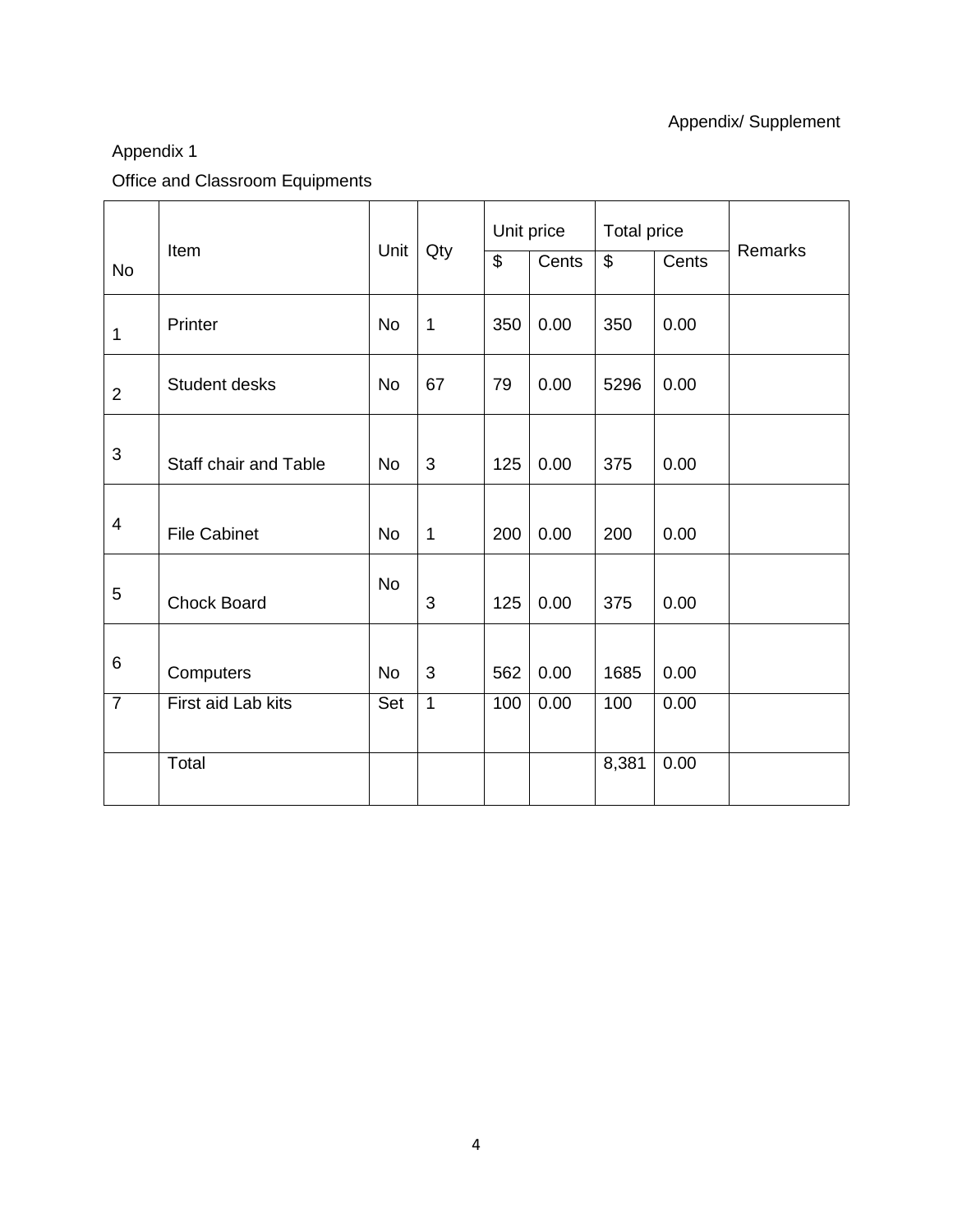### Appendix 2

### Educational Costs

|                | Item               | Unit       | Qty  | Unit price               |        | <b>Total Price</b> |       | Remark |
|----------------|--------------------|------------|------|--------------------------|--------|--------------------|-------|--------|
| <b>No</b>      |                    |            |      | $\overline{\mathcal{S}}$ | Cents  | \$                 | Cents |        |
| 1              | Uniform clothing's | Individual | 200  | 15                       | 0.00   | 3,000              | 0.40  |        |
| $\overline{2}$ | School fee         | Individual | 200  | $\overline{4}$           | 0.50   | 900                | 0.00  |        |
| 3              | Stationery         |            |      |                          |        |                    |       |        |
|                | Pen (Blue)         | Pcs        | 1000 | $00\,$                   | 0.1124 | 112                | 0.40  |        |
|                | Pen (Red)          | Pcs        | 1000 | $00\,$                   | 0.1124 | 112                | 0.40  |        |
|                | Pencil             | Pcs        | 400  | $00\,$                   | 0.0045 | $\overline{1}$     | 0.80  |        |
|                | Exe. books         | Pcs        | 1600 | $00\,$                   | 0.25   | 400                | 0.00  |        |
|                | Total              |            |      |                          |        | 4,012              | 0.00  |        |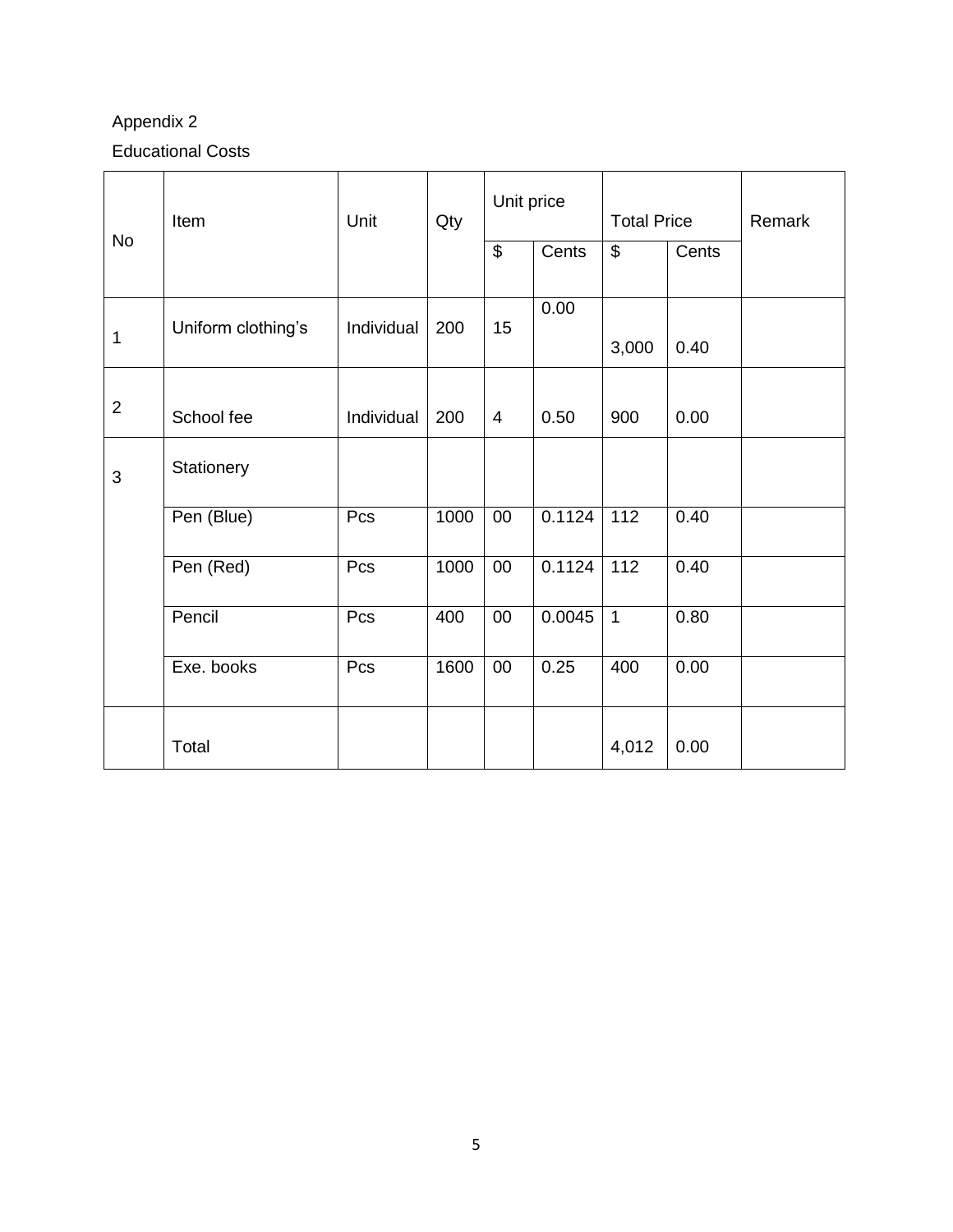### Appendix 3

#### Miscellaneous costs

| <b>No</b>      | Item                     | Unit<br>Qty |                | <b>Unit Price</b>     |       | <b>Total Price</b> |       | Remarks |
|----------------|--------------------------|-------------|----------------|-----------------------|-------|--------------------|-------|---------|
|                |                          |             |                | $\boldsymbol{\theta}$ | Cents | \$                 | Cents |         |
| 1              | Paper                    | pack        | 3              | 745                   | 0.33  | 2,236              | 0.00  |         |
| $\overline{2}$ | Flash memory (256<br>mb) | <b>No</b>   | 3              | 18                    | 0.33  | 55                 | 0.00  |         |
| 3              | Printer toner            | <b>No</b>   | $\overline{4}$ | 85                    | 0.35  | 341                | 0.00  |         |
|                | Total                    |             |                |                       |       | 2,632              | 0.00  |         |

## Appendix 4

**Transportation** 

| <b>No</b> | Item                | Unit                     | Qty                      | Unit price               |                          | Total price | Remarks |  |
|-----------|---------------------|--------------------------|--------------------------|--------------------------|--------------------------|-------------|---------|--|
|           |                     |                          |                          |                          |                          |             |         |  |
| 1         | <b>Travel costs</b> | $\overline{\phantom{a}}$ | $\overline{\phantom{a}}$ | $\overline{\phantom{a}}$ | $\overline{\phantom{a}}$ | 400         | 0.00    |  |
| 2         | Field trips         | -                        | -                        | $\overline{\phantom{a}}$ | $\overline{\phantom{a}}$ | 300         | 0.00    |  |
|           | Total               |                          |                          |                          |                          | 700         | 0.00    |  |